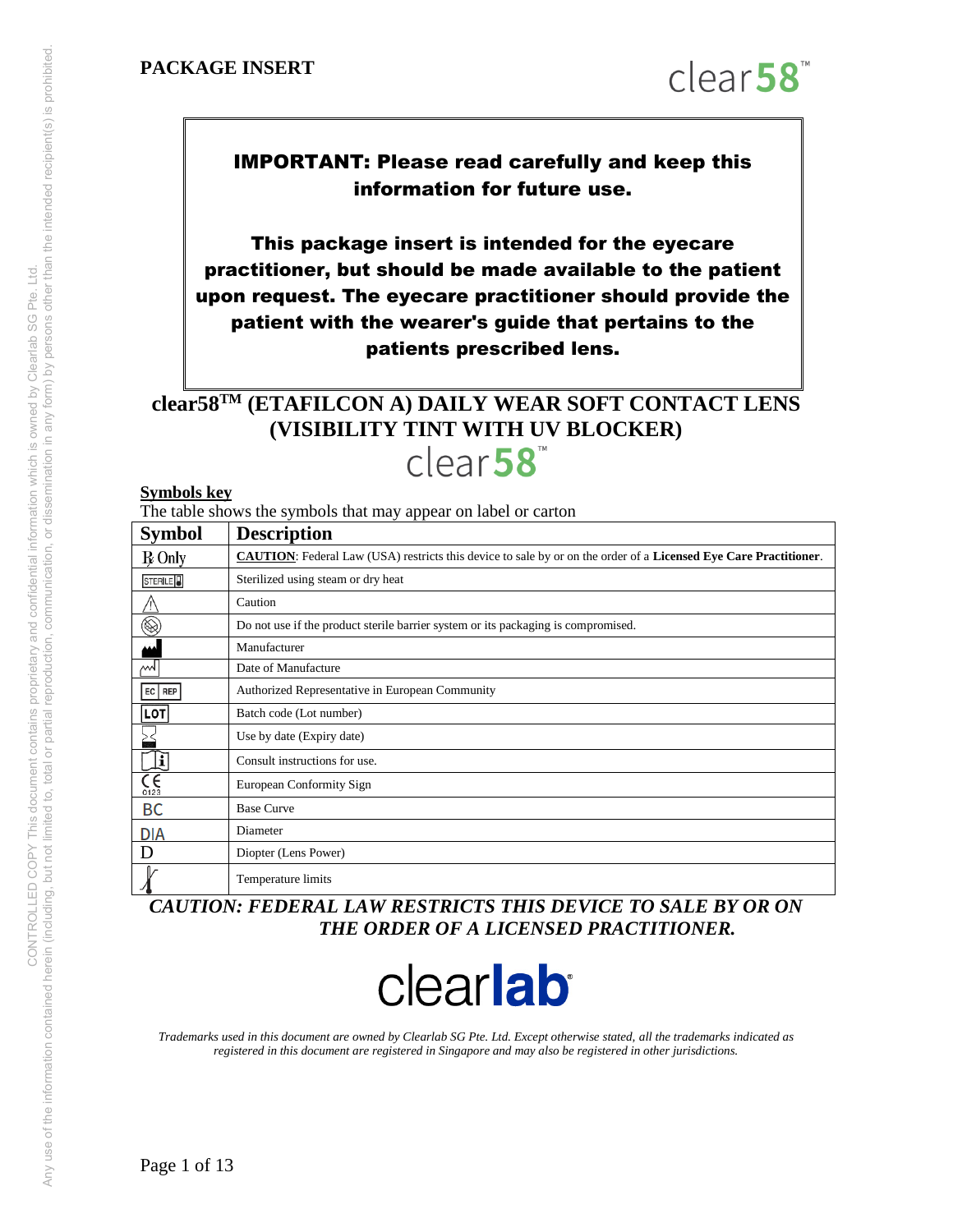

# **DESCRIPTION:**

The **clear58TM (Etafilcon A) Soft (hydrophilic) Contact Lens** is available in a single vision spherical lens. The hydrophilic nature of this material allows the lens to become soft and pliable when immersed in an aqueous solution.

The ionic lens material, (etafilcon A) is a co-polymer of 2- hydroxyethyl methacrylate and methacrylic acid cross-linked with 1,1,1 - trimethylol propane trimethacrylate and ethylene glycol demethacrylate. It consists of 42% etafilcon A and 58% water by weight when immersed in buffered saline solution. The lens polymer contains a UV absorbing compound and is available clear or with a blue visibility-handling tint, color additive 'Reactive Blue 19', 21 CFR part 73.2121. The etafilcon A name has been adopted by the United States Adopted Names Council (USAN).

In the **clear58TM (Etafilcon A) Soft (hydrophilic) Contact Lens** with UV Blocker, a Benzophenone UV absorbing monomer is used to block UV radiation. The UV blocking for **clear58**<sup>TM</sup> averages  $> 99\%$  in the UVB range of 280nm - 3 15nm and 83% in the UVA range of 316 - 380nm.

In the hydrated state, the lens conforms to the curvature of the eye covering the cornea and extending slightly beyond the limbus forming a colorless, transparent optical surface. The hydrophilic properties of the lens require that it be maintained in a fully hydrated state in a solution compatible with the eye. If the lens dries out, it will become hard and appear somewhat warped however, it will return to its proper configuration when completely rehydrated in the proper storage solution.

The hydrophilic characteristics allow aqueous solutions to enter the lens and in its fully hydrated state the lens is approximately 58% water by weight. The physical properties of the lens are:

| Refractive Index          | $1.4050$ (wet)                                                                |  |  |  |
|---------------------------|-------------------------------------------------------------------------------|--|--|--|
| <b>Light Transmission</b> | greater than 95%                                                              |  |  |  |
| <b>Water Content</b>      | 58 %                                                                          |  |  |  |
| <b>Specific Gravity</b>   | $1.017$ (hydrated)                                                            |  |  |  |
| Oxygen Permeability       | $21.83 \times 10^{-11}$ (cm <sup>2</sup> /sec) (mlO <sub>2</sub> /ml $\times$ |  |  |  |
|                           | mmHg $@$ 35°C), (revised Fatt method).                                        |  |  |  |

The lenses are hemispherical flexible shells which cover the cornea and portion of the adjacent sclera with the following dimensions:

Chord Diameter 14.0mm to 15.0 mm Center Thickness 0.06 to 0.40 Base Curve 8.0 to 9.8mm

Powers -20.00 Diopters to +20.00 Diopters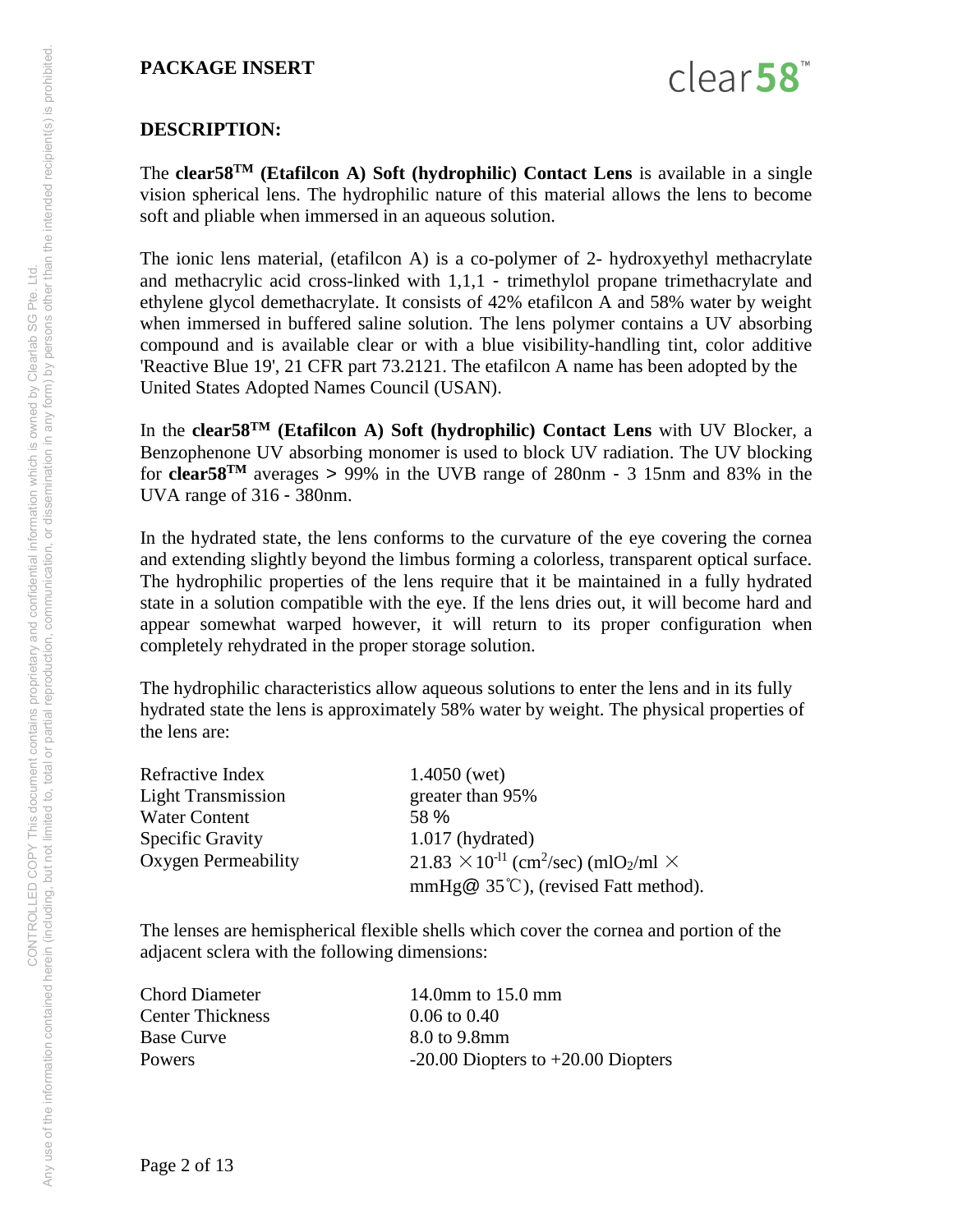

## **WARNING:**

UV-absorbing contact lenses are not substitutes for protective UV-absorbing eyewear such as UV-absorbing goggles or sunglasses. Persons should continue to use their protective UV-absorbing eyewear as directed.

The following graph compares the W transmittance curve of the **clear58TM (Etafilcon A) Soft (hydrophilic) Contact Lens** , -3**.**00 D to that of the human cornea of a 24 year old person and that of the human crystalline lens from a 24-year-old. Person as described in Lerman, S., Radiant Energy and the Eye, MacMillan, New York, 1980, p.58. **Crystalline Lens –** Human Crystalline lens from a 25-year old person as described in Waxler, M., Hitchins, V.M., Optical Radiation and Visual Health, CRC Press, Boca Raton Florida, 1986, p.19, figure 5.



NOTE: Long-term exposure to UV radiation is one of the risk factors associated with cataracts. Exposure is based on a number of factors such as environmental conditions (altitude, geography, cloud cover) and personal factors (extent and nature of outdoor activities). UV-absorbing contact lenses help provide protection against harmful UV radiation. However, clinical studies have not been done to demonstrate that wearing UVabsorbing contact lenses reduces the risk of developing cataracts or other eye disorders. Consult your eyecare practitioner for more information.

## **ACTIONS:**

In it's hydrated state, the **clear58TM (Etafilcon A) Soft (hydrophilic) Contact Lens**, when placed on the cornea, act as a refracting medium (except for plano lenses) to focus light rays on the retina.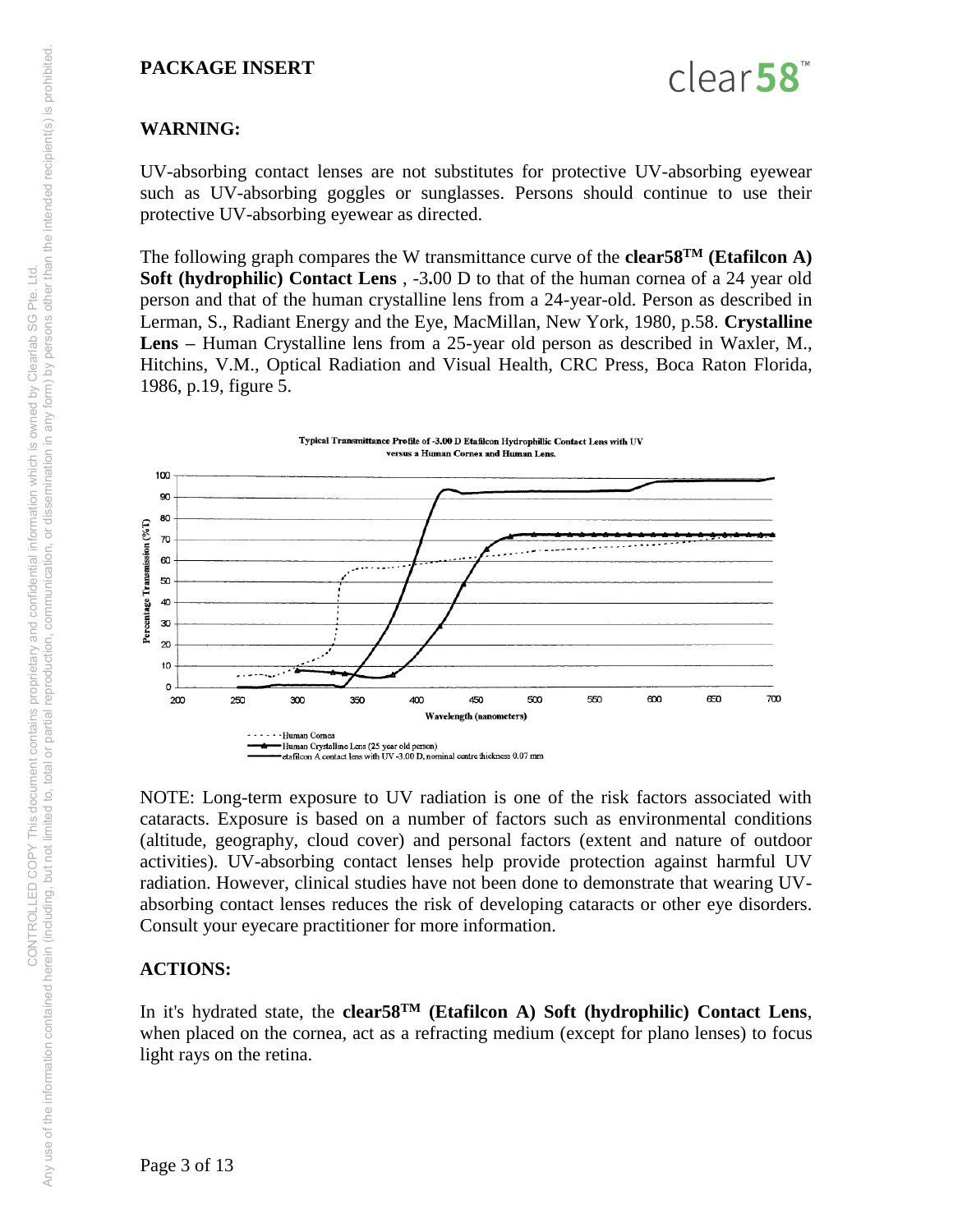

# **CAUTION:**

Due to the small number of patients enrolled in clinical investigation of lens, all refractive powers, design configurations, or lens parameters available in the lens material are not evaluated in significant numbers.

Consequently, when selecting an appropriate lens design and parameters, the eyecare practitioner should consider all characteristics of the lens that can affect lens performance and ocular health, including oxygen permeability, wettability, central and peripheral thickness, and optic zone diameter.

The potential impact of these factors on the patient's ocular health must be carefully weighed against the patient's need for refractive correction. Therefore, the continuing ocular health of the patient and lens performance on the eye should be carefully monitored by the prescribing eyecare practitioner.

## **INDICATIONS:**

The **clear58TM (Etafilcon A) Soft (hydrophilic) Contact Lens** for daily wear are indicated for the correction of visual acuity (except for plano lenses) in aphakic and not aphakic persons with non-diseased eyes with myopia or hyperopia. The lens may be worn by persons who exhibit refractive astigmatism of .75 diopters or less where the astigmatism does not interfere with visual acuity.

The lens may be cleaned and disinfected using a chemical (not heat) lens care system. **clear58TM (Etafilcon A) Soft (hydrophilic) Contact Lens** for daily wear are indicated for the correction of visual acuity in aphakic and not aphakic persons with non-diseased eyes with myopia.

The lens may be cleaned and disinfected using a chemical (not heat) lens care system. Eyecare practitioners may prescribe the lenses for frequently planned replacement wear, with cleaning, disinfection and scheduled replacement. When prescribed for frequently planned replacement wear, the lens may be cleaned and disinfected using a chemical (not heat) lens care system.

## **CONTRAINDICATIONS (REASONS NOT TO USE):**

DO NOT USE the **clear58TM (Etafilcon A) Soft (hydrophilic) Contact Lens** when any of the following conditions are present:

- Acute and subacute inflammation or infection of the anterior chamber of the eye.
- Any eye disease, injury, or abnormality that affects the cornea, conjunctiva, or eyelids.
- Severe insufficiency of lacrimal secretion (dry eyes).
- Corneal hypoesthesia (reduced corneal sensitivity), if not-aphakic.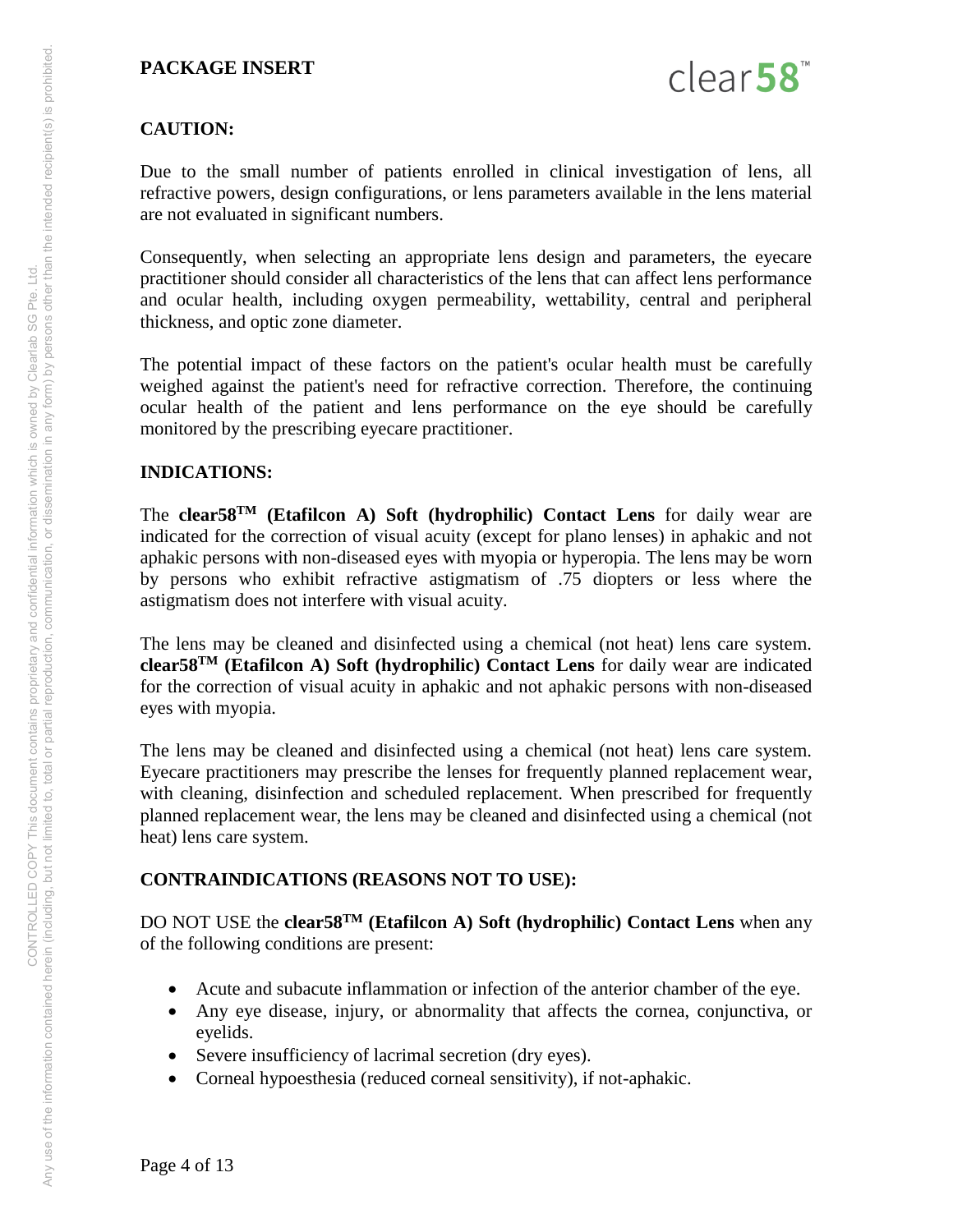

- Any systemic disease that may affect the eye or be exaggerated by wearing contact lens.
- Allergic reactions of ocular surfaces or adnexa that may be induced or exaggerated by wearing contact lens or use of contact lens solutions.
- Allergy to any ingredient, such as mercury or thimerosal, in a solution which is to be used to care for the **clear58TM (Etafilcon A) Soft (hydrophilic) Contact Lens**.
- Any active corneal infection (bacteria, fungi, or viral)
- If eyes become red or irritated.
- Patients unable to follow lens care regimen or unable to obtain assistance to do so.

## **WARNINGS:**

- PROBLEMS WITH CONTACT LENS AND LENS CARE PRODUCTS COULD RESULT IN **SERIOUS** INJURY TO THE EYE. It is essential that patients follow their eyecare practitioner's direction and all labeling instructions for proper use of lens and lens care products, including the lens case. EYE PROBLEMS, INCLUDING CORNEAL ULCERS, CAN DEVELOP RAPIDLY AND LEAD TO **LOSS OF VISION;** THEREFORE, IF YOU EXPERIENCE EYE DISCOMFORT, EXCESSIVE TEARING, VISION CHANGES, OR REDNESS OF THE EYE, **IMMEDIATELY REMOVE YOUR LENS** AND PROMPTLY CONTACT YOUR EYECARE PRACTITIONER.
- All contact lens wearers must see their eyecare practitioner as directed.
- Daily wear lens are not indicated for overnight wear, and patients should be instructed not to wear lens while sleeping. Clinical studies have shown that the risk of serious adverse reactions is increased when this lens is worn overnight.
- Studies have shown that contact lens wearers who are smokers have a higher incidence of adverse reactions than nonsmokers do.

## **PRECAUTIONS:**

Special Precautions for eyecare practitioner:

- Clinical studies have demonstrated that contact lens manufactured from (Etafilcon A) are safe and effective for their intended use. However, the clinical studies may not have included all design configurations or lens parameters that are presently available in this lens material.
- Consequently, when selecting an appropriate lens design and parameters, the eyecare practitioner should consider all characteristics of the lens that can affect lens performance and ocular health, including oxygen permeability, wettability, central and peripheral thickness, and optic zone diameter.
- The potential impact of these factors on the patient's ocular health should be carefully weighed against the patient's need for refractive correction: therefore,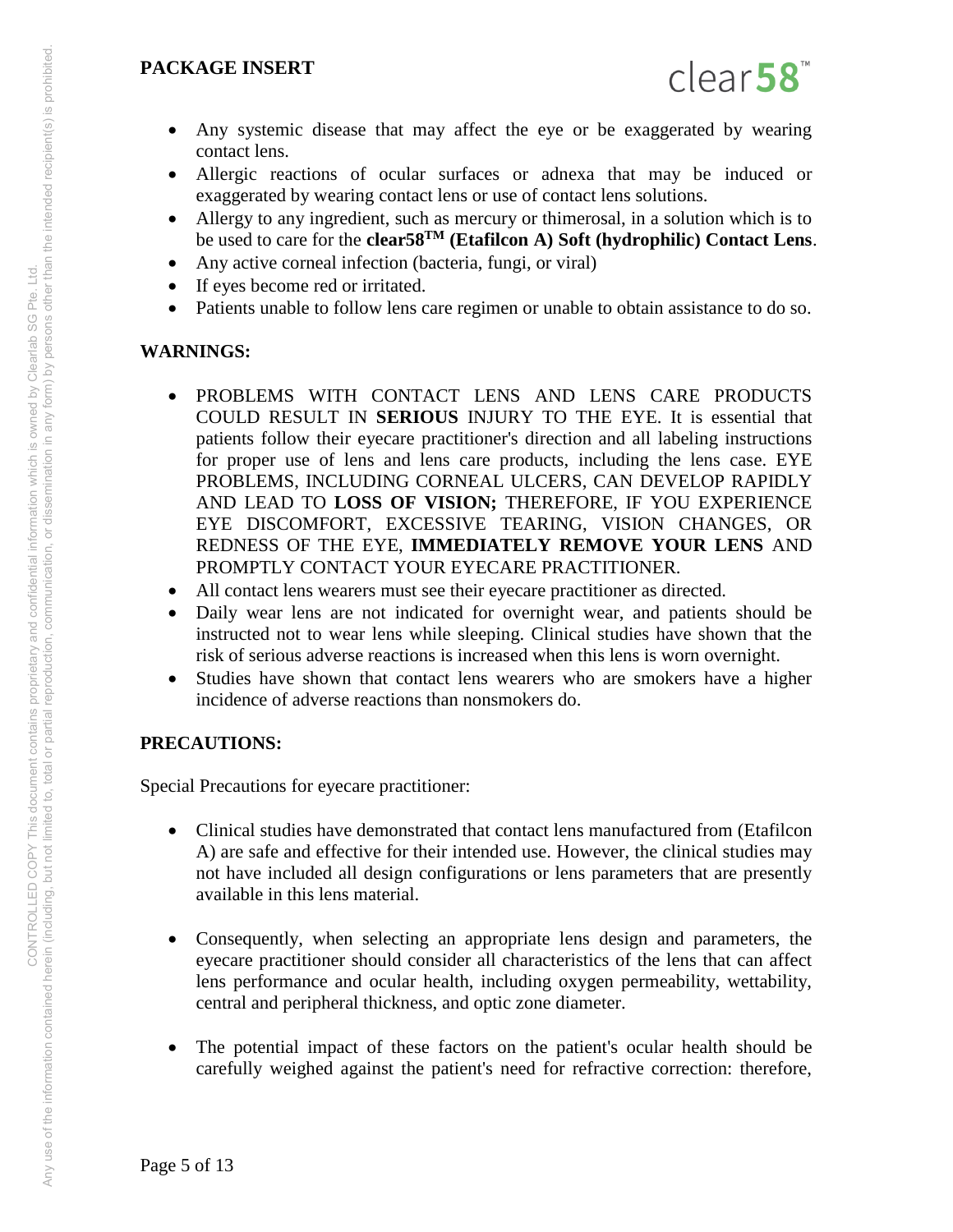

the continuing ocular health of the patient and lens performance on the eye should be carefully monitored by the prescribing eyecare practitioner.

- Fluorescein, a yellow dye, should not be used while the lens is on the eye. The lens absorb this dye and become discolored. Whenever Fluorescein is used in eyes, the eyes should be flushed with a sterile saline solution that is recommended for in eye use. Wait at least one hour before replacing the lens. Too early replacement may allow the lens to absorb residual Fluorescein irreversibly.
- Before leaving the eyecare practitioner's office, the patient should be able to promptly remove lens or should have someone else available who can remove the lens for him or her.
- Eyecare practitioners should instruct the patient to remove the lens immediately if the eye becomes red or irritated.

Eyecare practitioners should carefully instruct patients about the following care regimen and safety precautions:

- Different solutions cannot always be used together, and not all solutions are safe for use with all lens. Use only recommended solutions that are fresh and sterile. Never use solutions recommended for conventional hard contact lens only. Chemical disinfection solutions should not be used with heat unless specifically indicated on product labeling for use in both heat and chemical disinfection.
- Always use **FRESH, STERILE UNEXPIRED** lens care solutions. Always follow directions in the package inserts for the use of contact lens solutions. Sterile unpreserved solutions, when used, should be discarded after the time specified in the labeling directions. Do not use saliva or anything other than the recommended solution for lubricating or rewetting lens.
- Always keep the lens completely immersed in the recommended storage solution when the lens is not being worn (stored). Prolonged periods of drying will damage the lens. Follow the lens care directions for (Care for a Dried Out Dehydrated Dry Lens) if the lens surface does become dried out.
- If the lens sticks (stops moving) on the eye, follow the recommended directions on (care for sticking non-moving lens). The lens should move freely on the eye for the continued health of the eye. If nonmovement of the lens continues, the patient should be instructed to **IMMEDIATELY** consult his or her eyecare practitioner.
- Always wash and rinse hands before handling lens. Do not get cosmetics, lotions, soaps, creams, deodorants, or sprays in the eyes or on the lens. Insert lenses before applying makeup and remove lenses before taking makeup off.
- Do not touch contact lens with the fingers or hands if the hands are not free of foreign materials, as microscope scratches of the lens may occur, causing distorted vision and/or injury to the eye.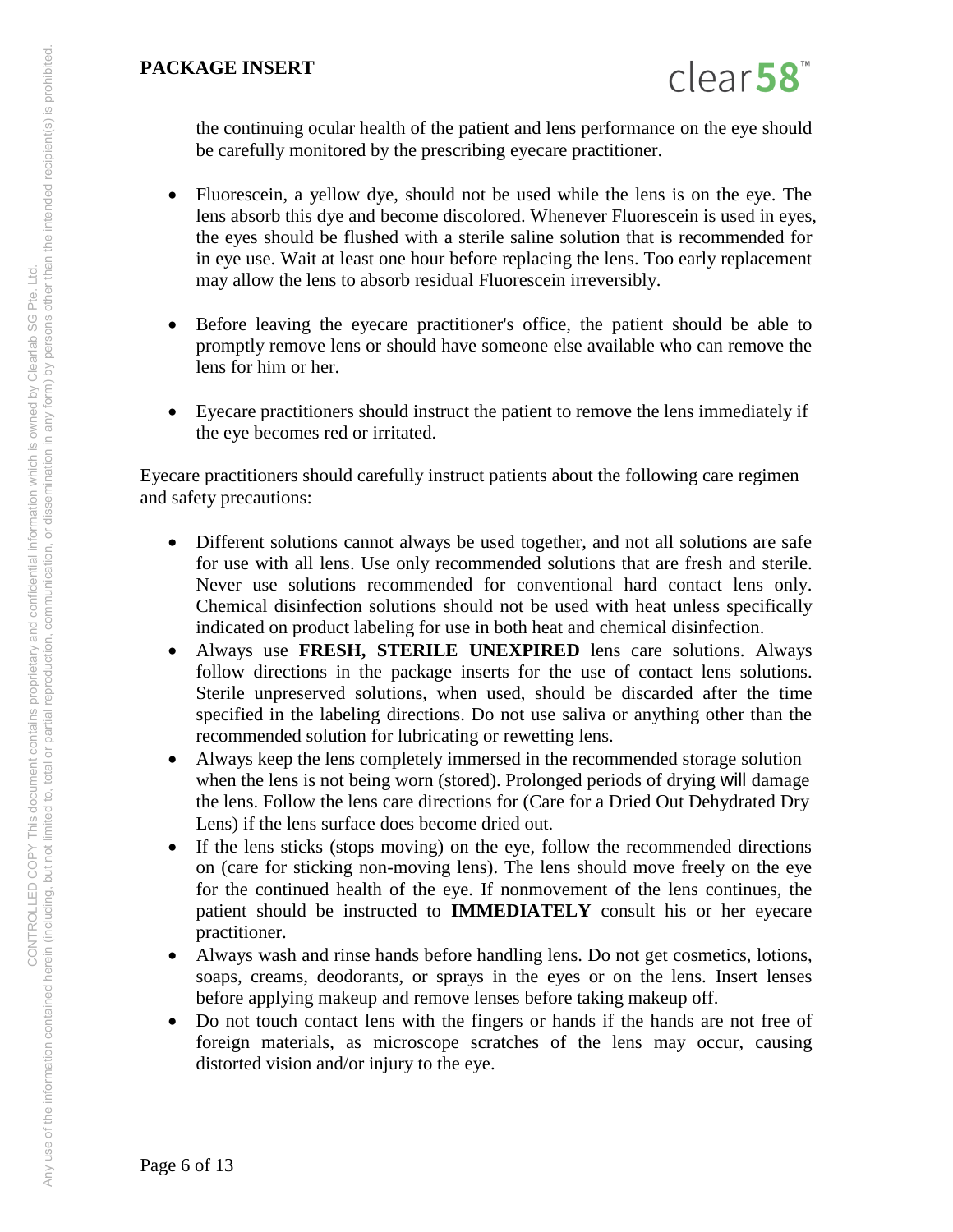

- Carefully follow the handling, insertion, removal, cleaning, disinfection, storing and wearing instructions in the patient instructions for the **clear58TM (Etafilcon A) Soft (hydrophilic) Contact Lens** as those prescribed by the eyecare practitioner.
- Never wear lens beyond the period recommended by the eyecare practitioner.
- If aerosol products such as hair spray are used while wearing lens, exercise caution and keep eyes closed until the spray has settled.
- Always handle lens carefully and avoid dropping them.
- Avoid all harmful or irritating vapors and fumes while wearing lens.
- Ask the eyecare practitioner about wearing lens during sporting activities.
- Inform the doctor (health care practitioner) about being a contact lens wearer.
- Never use tweezers or other tools to remove lens from the lens container unless specifically indicated for that use. Pour the lens into the hand.
- Do not touch the lens with fingernails.
- Always contact the eyecare practitioner before using any medicine or medications in the eyes.
- Always inform the employer of being a contact lens wearer. Some jobs may require use of eye protection equipment or may require that the patient not wear contact lens.
- As with any contact lens, follow-up visits are necessary to assure the continuing health of the patient's eyes. The patient should be instructed as to a recommended follow-up schedule.

# **ADVERSE REACTIONS:**

The patient should be informed that the following problems may occur:

- Eyes stinging, burning, itching (irritation), or other eye pain.
- Comfort is less than when lens was first placed on eye.
- Feeling that something is in the eye such as a foreign body or scratched area.
- Excessive watering (tearing) of the eye.
- Unusual eye secretions.
- Redness of the eye.
- Reduced sharpness of vision (poor visual acuity).
- Blurred vision, rainbows, or halos around objects.
- Sensitivity to light (photophobia).
- Dry eyes.

If the patient notices any of the above, he or she should be instructed to:

## **IMMEDIATELY REMOVE LENS.**

 If discomfort or problems stops, then look closely at the lens. **If** the lens is in any damage, **DO NOT PUT THE LENS BACK ON THE EYE.** Place the lens in the storage case and contact the eyecare practitioner. If the lens has dirt, an eyelash, or other foreign body on it, or the problem stops and the lens appears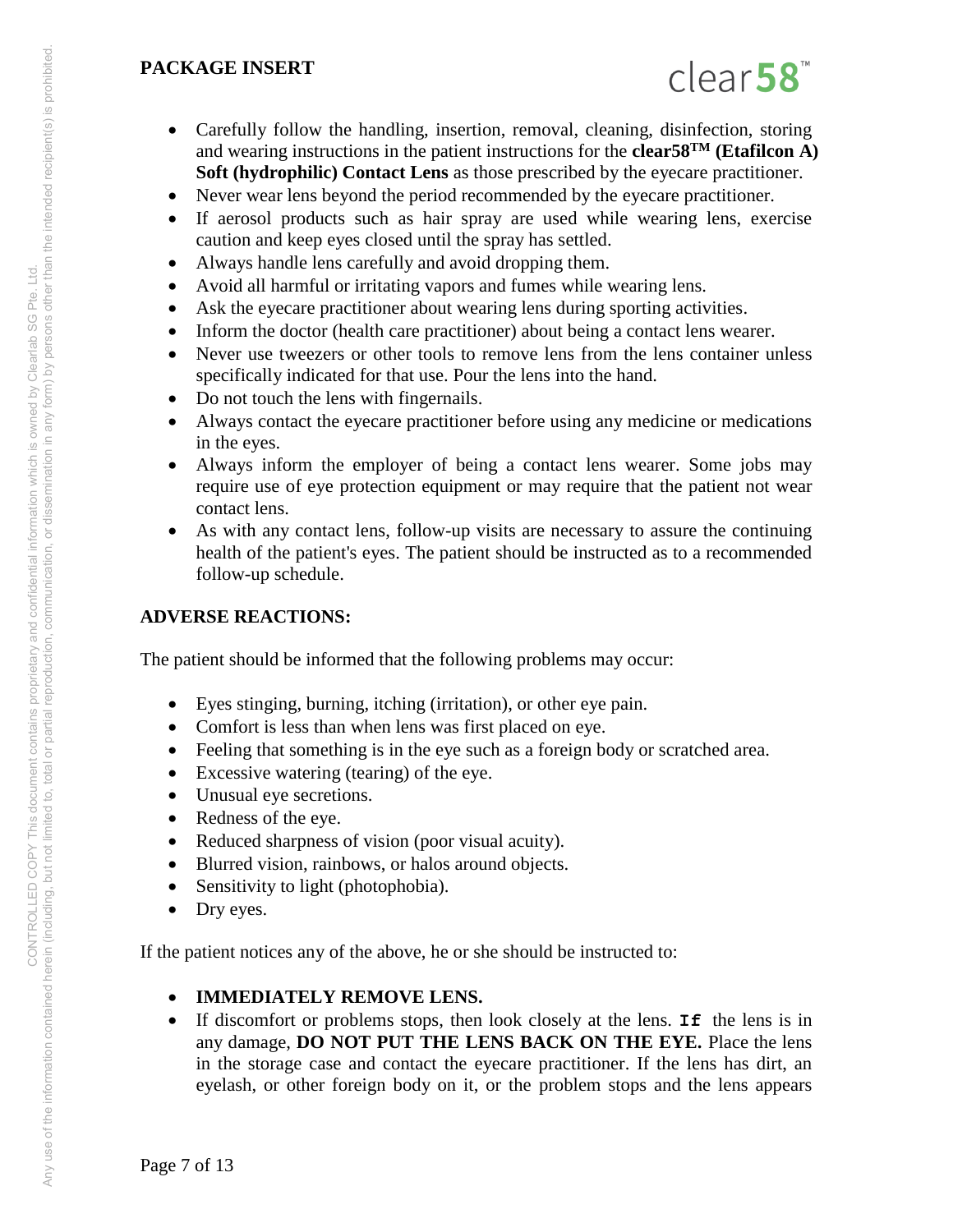

undamaged, the patient should thoroughly clean, rinse, and disinfect the lens then reinsert them.

 After reinsertion, if the problem continues, the patient should **IMMEDIATELY REMOVE THE LENS AND CONSULT THE EYECARE PRACTITIONER.** 

When any of the above problems occur, a serious condition such as infection, corneal ulcer, neovascularization, or iritis may be present. The patient should be instructed to **KEEP LENS OFF THE EYE AND SEEK IMMEDIATE PROFESSIONAL IDENTIFICATION** of the problem and prompt treatment to avoid serious eye damage.

## **FITTING:**

Conventional methods of fitting contact lens apply to the **clear58TM (Etafilcon A) Soft (hydrophilic) Contact Lens**. For a detailed description of the fitting techniques, refer **clear58TM (Etafilcon A) Soft (hydrophilic) Contact Lens** Professional Fitting Guide and Patient Instruction/ Wearer's Guide, copies of which are available from:

**Clearlab SG Pte. Ltd.**  139 Joo Seng Road, Singapore 368362 Tel: +65 6749 1090 Fax: +65 6282 3953 Email: [Regulatory@clearlab.com](mailto:Regulatory@clearlab.com) Website: [www.clearlab.com](http://www.clearlab.com/)

## **WEARING SCHEDULE:**

**THE WEARING AND REPLACEMENT SCHEDULES SHOULD BE DETERMINED BY THE EYECARE PRACTITIONER.** Patients tend to over wear the lens initially. The eyecare practitioner should emphasize the importance of adhering to the initial maximum wearing schedule. Regular checkups, as determined by the eyecare practitioner, are also extremely important.

The **clear58TM (Etafilcon A) Soft (hydrophilic) Contact Lens** are indicated for daily wear. The maximum suggested wearing time for this lens is:

| $ -$<br>DA. | ╭ | ╭<br>້                        |   | ັ |                       |
|-------------|---|-------------------------------|---|---|-----------------------|
| H<br>"T/n   |   | $\overline{\phantom{a}}$<br>- | ∸ |   | working hours*<br>All |

**STUDIES HAVE NOT BEEN COMPLETED TO SHOW THAT THE clear58TM (Etafilcon A) Soft (hydrophilic) Contact Lens IS SAFE TO WEAR DURING SLEEP.**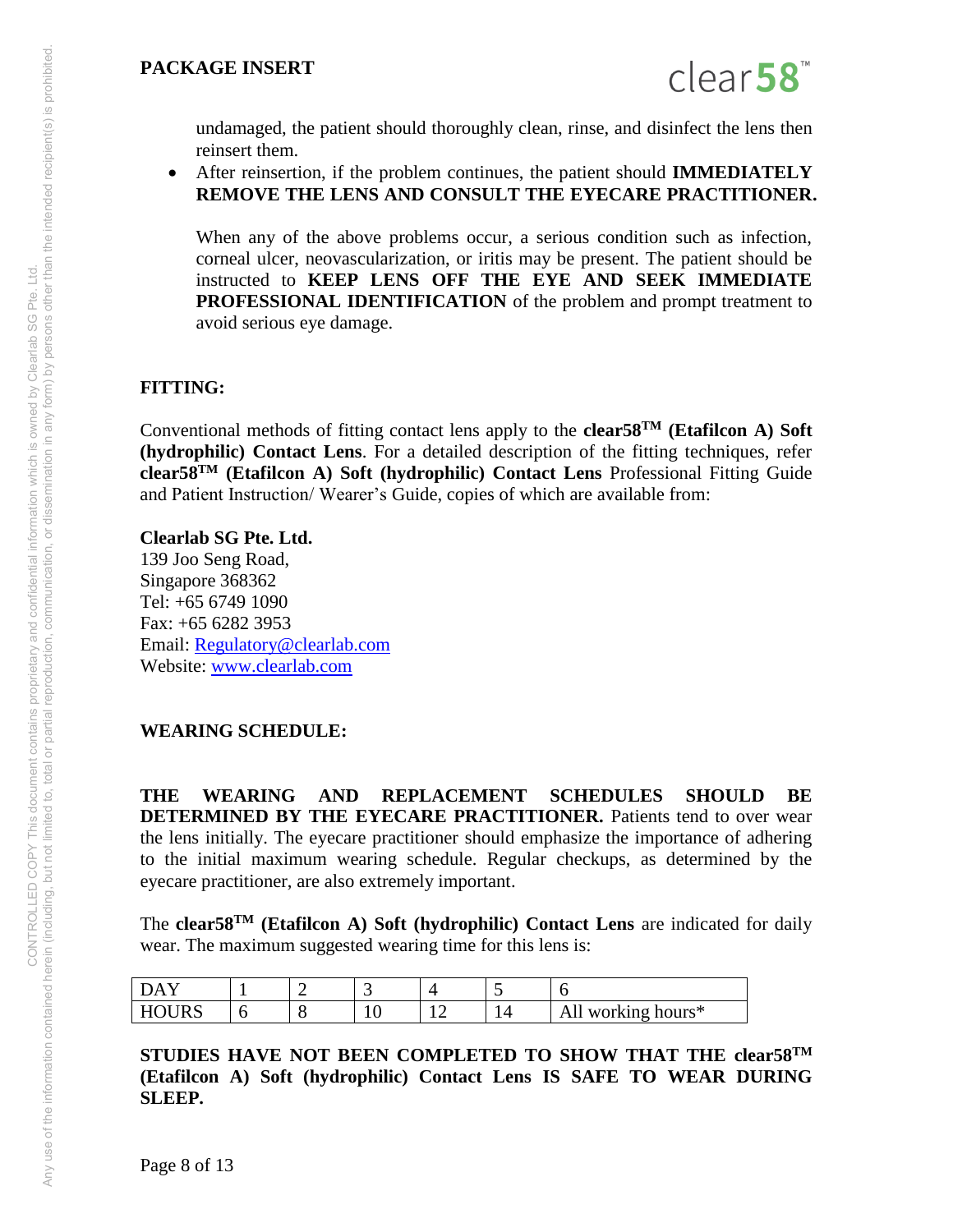

 WEARING SCHEDULES SHOULD BE DETERMINED BY THE EYECARE PRACTITIONER.

#### **FREQUENT/ PLANNED REPLACEMENT:**

Clearlab SG Pte. Ltd. recommends that the **clear58TM (Etafilcon A) Soft (hydrophilic) Contact Lens** be discarded and replaced with a new lens monthly. However, as the eyecare practitioner, your are encouraged to determine an appropriate lens replacement schedule based upon the response of the patient.

#### **LENS CARE DIRECTIONS:**

Eyecare practitioners should review with the patient lens care directions, including both basic lens care information and specific instructions on the lens care regimen recommended for the patient:

#### **Basic Instructions:**

Care of contact lens takes very little time and involves THREE essential steps - **CLEANING, RINSING AND DISINFECTING.** Each step in itself is important, and one step is not to be replaced by the other. Always wash, rinse and dry hands before handling contact lens. Always use **FRESH, STERILE** UNEXPIRED lens care solutions. Use the recommended lens care system; either chemical (not heat) or heat (thermal). Different solutions cannot always be used together, and not all solutions are safe for use with all lens. **DO NOT ALTERNATE OR MM LENS CARE SYSTEMS UNLESS INDICATED ON SOLUTION LABELING.** Do not use saliva or anything other than the recommended solutions for lubricating or rewetting lens. Do not put lens in the mouth. Lens should be **cleaned, rinsed, and disinfected** each time they are removed. **Cleaning and rinsing** are necessary to remove mucus and film from the lens surface. **Disinfecting** is necessary to destroy harmful germs.

The lens case must be emptied and refilled with fresh, sterile recommended storage and disinfection solution prior to disinfecting the lens. Eyecare practitioners may recommend a lubricating/ rewetting solution, which can be used to wet (lubricate) lens while they are being worn to make them more comfortable.

**Note:** Some solutions may have more than one function, which will be indicated on the label. Read the label on the solution bottle, and follow instructions.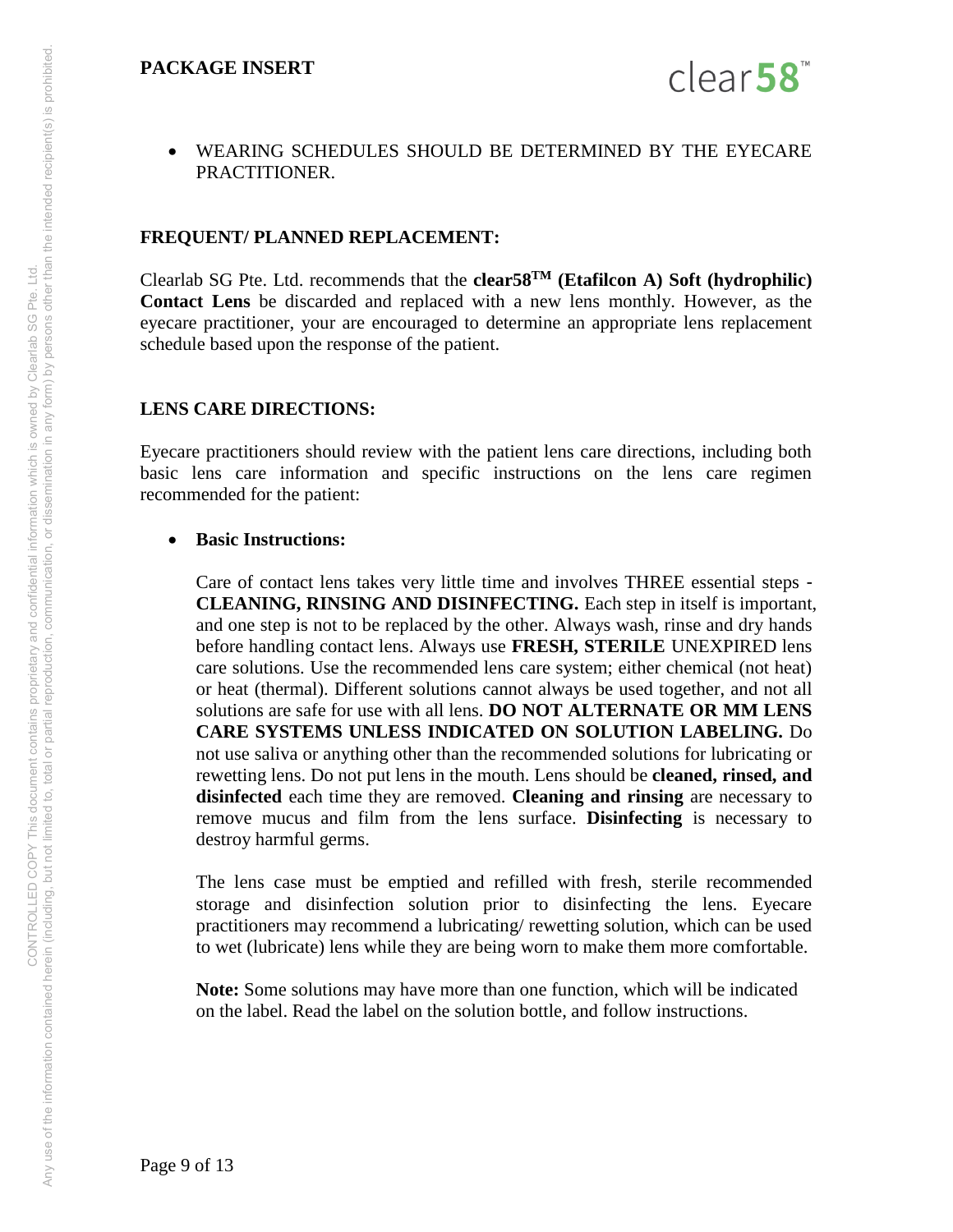

#### **Lens cleaning, disinfection, and storage:**

**Clean** one lens first (always the same lens first to avoid mix-ups), rinse the lens thoroughly with recommended rinsing or disinfecting solution to remove the cleaning solution, mucus, and film from the lens surface, and put lens into correct chamber of the lens storage case. Then repeat the procedure for the second lens. After cleaning, **disinfect** lens using the system recommended by the manufacture and/or the eyecare practitioner. To store lens, disinfect and leave them in the closed/ unopened case until ready to wear. If lens is not to be used immediately following disinfection, the patient should be instructed to consult the package insert or the eyecare practitioner for information on storage of lens.

#### **Lens disinfection with Hydrogen Peroxide lens care systems:**

**Neutralized the lens before wearing, when hydrogen peroxide lens care systems is used** and carefully follow instructions on solution labeling.

**Use ONLY the lens case provided with the hydrogen peroxide care system** as this case may contain neutralizer. Failure to use the specialized case will cause stinging, burning, and damage to the eye. Always follow the recommendations on hydrogen peroxide lens care system labeling.

#### **Lens Case Cleaning and Maintenance:**

Contact lens cases can be a source of bacteria growth. After removing the lens from the case, empty and rinse the lens storage case with solution as recommended by the lens case manufacture; then allow the lens case to air dry. When the case is used again, refill it with storage solution. Replace lens case at regular intervals as recommended by the lens case manufacture or your eyecare practitioner.

#### **Lens Care Regimen:**

Patients must adhere to the lens care regimen recommended by their eyecare practitioner for the **clear58TM (Etafilcon A) Soft (hydrophilic) Contact Lens**. Failure to follow this procedure may result in development of serious ocular infections.

## **Care for a dried out (dehydrated) dry lens:**

If for some reason, your lens dry out completely a minimum of handling is important, as they are very brittle in the dehydrated state. Carefully place them in rinsing or storage solution for a minimum of thirty minutes during which time they will become soft and flexible. Then follow the cleaning, rinsing, and disinfecting procedures - including soaking the lens in storage and disinfection solution for four hours before wearing again.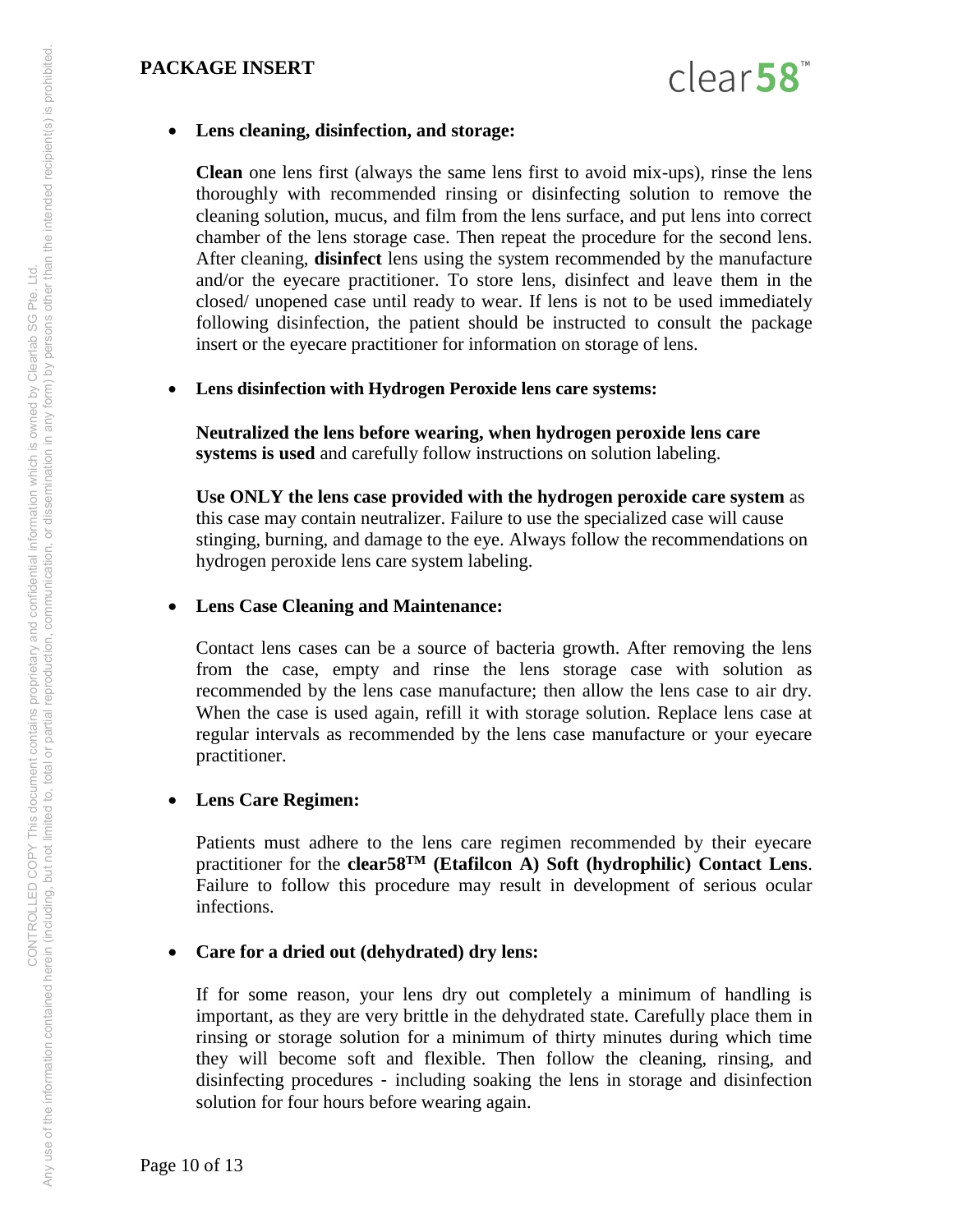

#### **Care for a sticking (non-moving) lens:**

If the lens sticks (cannot be removed), the patient should be instructed to apply 3 to 4 drops of the recommended lubricating or rewetting solution directly to the eye and wait until the lens begins to move freely on the eye before removing it. If nonrnovement of the lens continues after 15 minutes, the patient should **IMMEDIATELY** consult the eyecare practitioner.

#### **Storage:**

The **clear58TM (Etafilcon A) Soft (hydrophilic) Contact Lens** must be stored only in the recommended solutions. If left exposed to the air, the lens will dehydrate. If lens dehydrates, reference above section on caring for dried out (dehydrated) dry lens.

## **Lenses prescribed for frequent replacement:**

The **clear58TM (Etafilcon A) Soft (hydrophilic) Contact Lens** may be prescribed in a frequent replacement program and should be thrown away after the recommended wearing period prescribed by the eyecare practitioner.

## **Chemical (NOT HEAT) Lens Disinfection:**

- 1. Wash and rinse your hands thoroughly BEFORE HANDLING LENS.
- 2. After removal of lens, **CLEAN** the lens by applying three drops of cleaner to each surface. Then rub the lens between your fingers for 20 seconds.
- 3. AFTER CLEANING, thoroughly rinse both surfaces of the lens with a steady stream of fresh, sterile rinsing solution for approximately 10 seconds.
- 4. Fill contact lens carrying case with the recommended disinfection and storage solution and place lens in the proper cells for a minimum of 4 hours.

## Note: **DO NOT HEAT THE DISINFECTION SOLUTION AND LENS.**

Caution: Lenses that are chemically disinfected may absorb ingredients from the disinfecting solution, which may be irritating to the eyes. A thorough rinse in fresh, sterile rinsing solution prior to placement on the eye should reduce the potential for irritation.

## **STORAGE CONDITIONS:**

Store lenses between 1°C to 45°C.

## **LENS DEPOSITS AND USE OF ENZYMATIC CLEANER:**

Enzyme cleaning may be recommended by the eyecare practitioner. Enzyme cleaning removes protein deposits on the lens. These deposits cannot be removed with regular

Any use of the information contained herein (including, but not limited to, total or partial reproduction, communication, or dissemination in any form) by persons other than the intended recipient(s) is prohibited. Any use of the information contained herein (including, but not imitate to having proprietary and confidential information which is owned by Clearlab SG Pte. Ltd.<br>Any use of the information contained herein (including, but CONTROLLED COPY This document contains proprietary and confidential information which is owned by Clearlab SG Pte. Ltd.

Page 11 of 13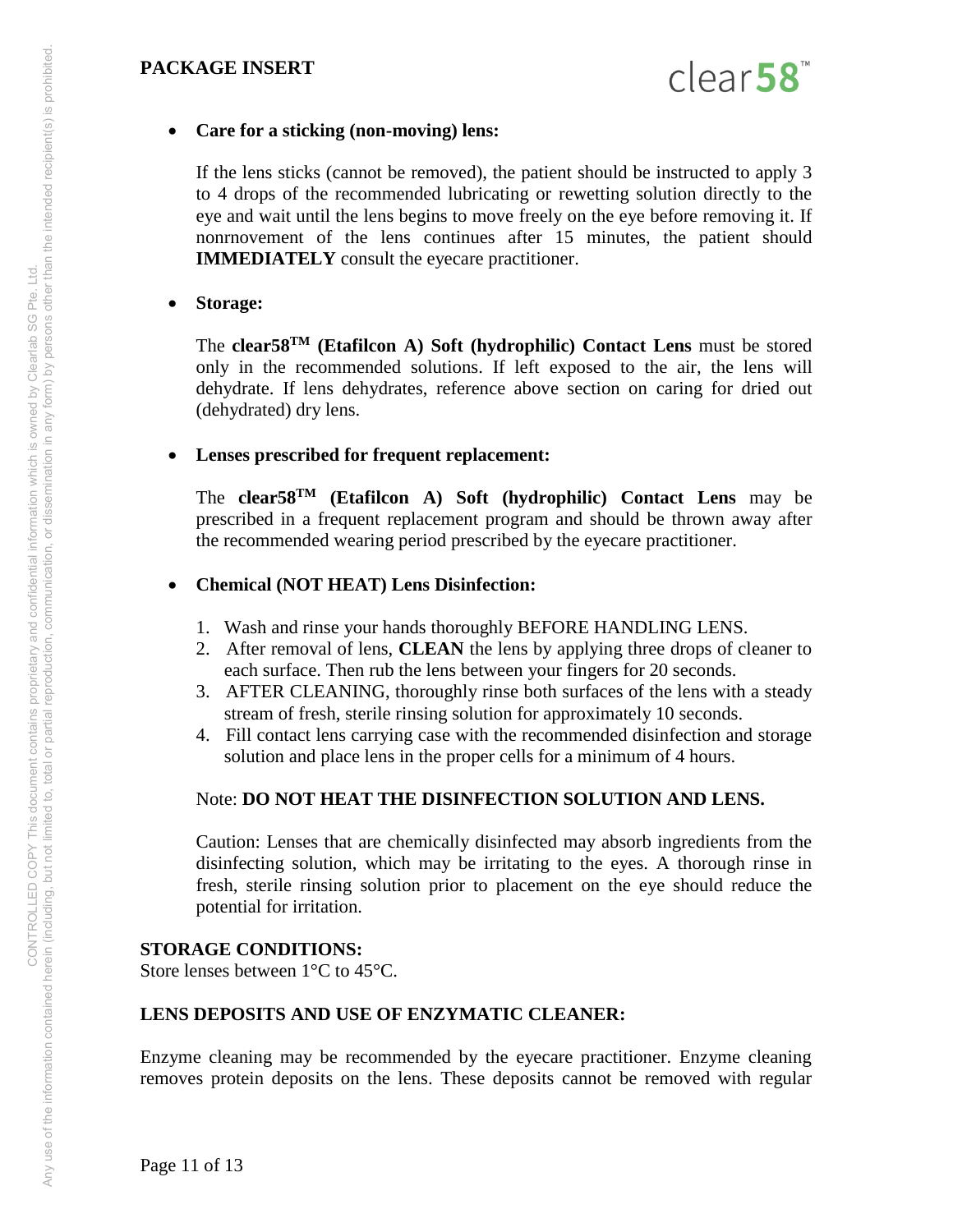

cleaners. Removing protein deposits is important for the well being of the patient's lens and eyes. If these deposits are not removed, they can damage the lens and cause irritation.

Enzyme cleaning does NOT replace routine daily cleaning and disinfecting. For enzyme cleaning, the patient should carefully follow the instructions in the enzymatic cleaning labeling.

## **RECOMMENDED LENS CARE PRODUCTS:**

The eyecare practitioner should recommend a care system that is appropriate for the **clear58TM (Etafilcon A) Soft (hydrophilic) Contact Lens**. Each lens care product contains specific directions for use and important safety information, which should be read and carefully followed. The table below shows solutions that are recommended for use with the **clear58TM (Etafilcon A) Soft (hydrophilic) Contact Lens**.

## **EMERGENCIES:**

The patient should be informed that if chemicals of any kind (household products, gardening solutions, laboratory chemicals, etc.) are splashed into the eyes, the patient should:

#### **FLUSH EYES IMMEDIATELY WITH TAP WATER AND IMMEDIATELY CONTACT THE EYECARE PRACTITIONER OR VISIT A HOSPITAL EMERGENCY ROOM WITHOUT DELAY. HOW SUPPLIED:**

Each lens is supplied sterile in blister packs containing buffered normal saline solution. The blister pack is marked with the base curve, diameter, dioptric power, manufacturing lot number, and expiration date of the lens.

## **REPORTING OF ADVERSE REACTIONS:**

All serious adverse experiences and adverse reactions observed in patients wearing the **clear58TM (Etafilcon A) Soft (hydrophilic) Contact Lens** or experienced with the lens should be reported to:

**Clearlab SG Pte. Ltd.**  139 Joo Seng Road, Singapore 368362 Tel: +65 6749 1090 Fax: +65 6282 3953 Email: [Regulatory@clearlab.com](mailto:Regulatory@clearlab.com) Website: [www.clearlab.com](http://www.clearlab.com/)

Any use of the information contained herein (including, but not limited to, total or partial reproduction, communication, or dissemination in any form) by persons other than the intended recipient(s) is prohibited. Any use of the information contained herein (including, but not imitate to having proprietary and confidential information which is owned by Clearlab SG Pte. Ltd.<br>Any use of the information contained herein (including, but CONTROLLED COPY This document contains proprietary and confidential information which is owned by Clearlab SG Pte. Ltd.